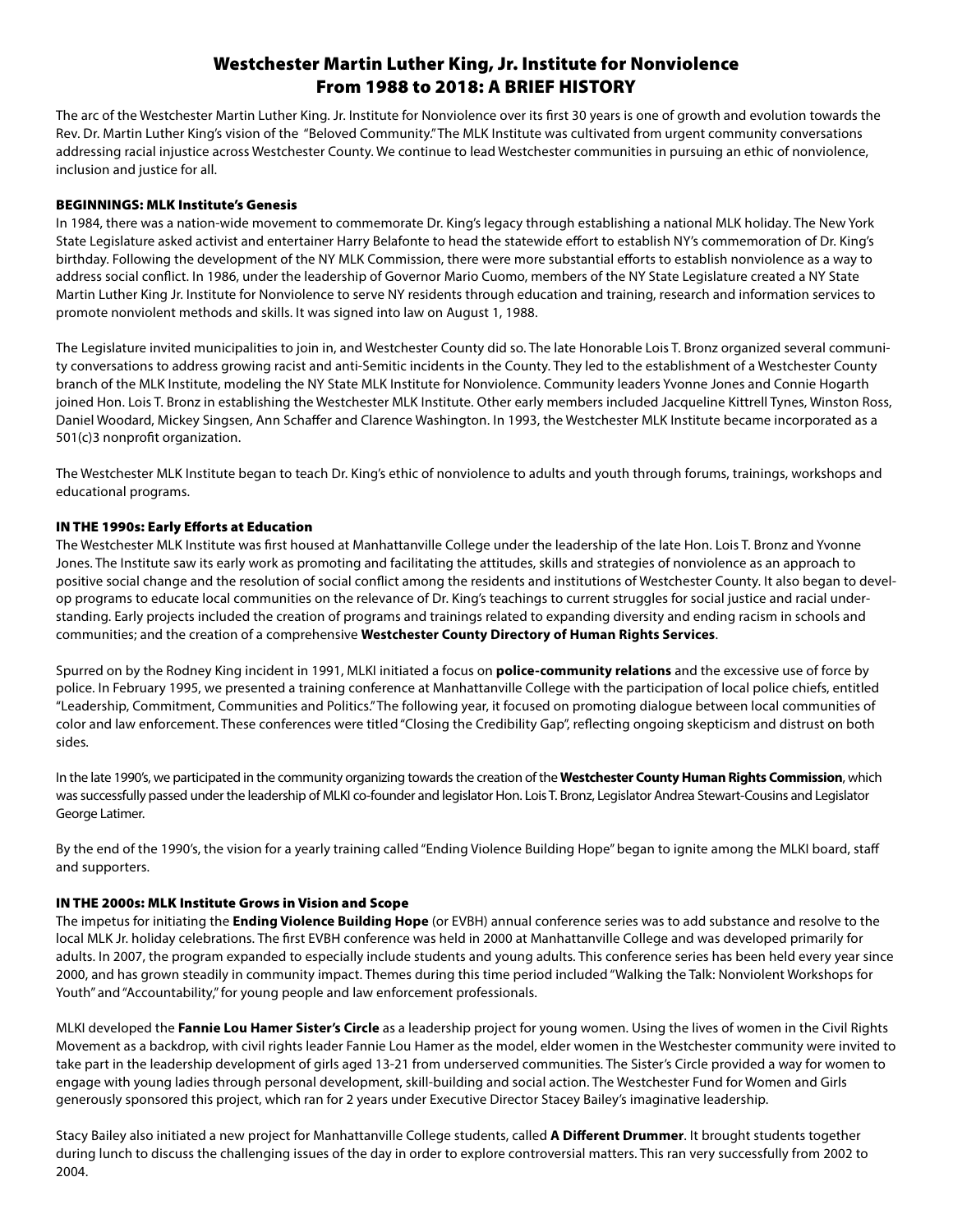In 2004, the **Interfaith Connection** and MLKI began collaborating on interfaith programs that continue to this day. The formation of the Interfaith Connection was inspired by Dr. King's "World House" statement from his 1967 Nobel Peace Prize acceptance speech:

*"We have inherited a large house, a great "world house" in which we have to live together—black and white, Easterner and Westerner, Gentile and Jew, Catholic and Protestant, Moslem and Hindu—a family unduly separated in ideas, culture and interest, who, because we can never again live apart, must learn somehow to live with each other in peace."*

For several years we offered challenging small-group conversations on diverse topics related to areas of concern across our faith traditions. The highlight of our collaboration is an interfaith community concert held every year in early January to honor the legacy of Dr. King.

Also in 2004, the Institute relocated from Manhattanville College to Memorial United Methodist Church, thanks to the generosity of Rev. Joe Agne and the Memorial congregation.

Beginning in 2005, in response to the Iraq war and the US government's recruitment efforts, MLKI started **counter-military recruitment educational programs** in various high schools and churches throughout Westchester. Its purpose was to give youth a realistic picture of experience in the military so they could make informed choices when approached by recruiters. This project was done through the impetus and leadership of Executive Director Jill Sternberg. These counter-recruitment efforts were a very important and successful part of MLKI's mission to address the militarization Dr. King decried in his powerful 1967 speech "Beyond Vietnam: A Time to Break the Silence."

MLKI received a grant from the Elias Foundation in 2007 to fund a **musical education collaboration project with artist and educator Cornell Carelock, a.k.a. Lord Judah**. Through the project, MLKI and Lord Judah taught Dr. King's Six Principles of Nonviolence and Six Steps to Nonviolent Social Change to a group of youth in the hip-hop community. This core group of youth, H.I.P H.O.P (Highly Intelligent People Healing Our Planet), created music in response to their learnings about nonviolence and the Civil Rights Movement. One of their most notable works is "Still I Rise" (2012). This project was a great success and has spurred ongoing collaborations with Lord Judah and H.I.P H.O.P.

## MLKI introduced **training and educational workshops for students and community members to specifically address race and inequality**.

- MLKI trainers used documentaries such as *"A Force More Powerful"* about the role of youth in the 1960s nonviolent lunch counter sit-ins in Nashville to provoke discussion among our youth.
- We also launched the **Peacemaking Center** in 2004. The Center held a well-attended program on race and racism at the Mt. Hope A.M.E. Zion Church in White Plains in 2006. The event was led by the MLKI Board Co-Chair Rev. Odinga Maddox. Ongoing gatherings introduced several people to MLKI who still serve as volunteers.
- In 2008, we sponsored a "Healing of Memories Workshop," led by Father Michael Lapsley of South Africa who had done extensive work in the areas of truth and reconciliation and healing, both personally and publicly. The workshop was held at Good Counsel Academy and was powerful and transformative.

## FOR THE COMMUNITY: The MLK Freedom Library

**On January 20, 2008, we launched a free lending library called the MLK Freedom Library** located at Memorial United Methodist Church in White Plains. This library was the long-standing vision of Yvonne Jones, one of MLKI's founders, and was established by Barbara Mair and Jacqueline Tynes. The Library's mission is "to educate local communities on the life and times of Dr. King and other peacemakers, on the struggles for racial and social justice, and to serve as a vital resource center for people of all ages and cultures through its collection of fiction and non-fiction materials." The Library currently has over 3,000 books and other media related to topics on the African Diaspora, American slavery, Civil Rights Movement, social justice, peacemaking, nonviolence and African American history and culture. In 2012, the Thomas H. Slater Center in White Plains generously offered the library a larger space on its 2nd floor, where it remains a significant resource to the community.

In 2011 the MLK Freedom Library held its first **MLK Day Book Fair** at the Barnes and Noble bookstore in the White Plains City Center. The Book Fairs offer a variety of musical and educational events, and an opportunity to meet and learn from authors who have written on topics related to civil rights, human rights, African American history and culture for children and adults. The Book Fairs also help raise funds and awareness for the library. The Book Fair has become a popular annual MLK Day event with families returning year after year to celebrate Dr. King's Birthday through education, music and fun activities. The Westchester Alumnae chapter of the Delta Sigma Phi Sorority selected the Library Book Fair as their annual MLK Day of Service project beginning in 2017.

Also in 2011, the Library and the White Plains-Greenburgh chapter of the NAACP collaborated on a project honoring the late Dr. Errol D. Collymore, an important White Plains civil rights pioneer. Upon completion of the project, the Library was proud to include a public presentation on Dr. Collymore at their MLK Day Book Fair in 2012.

The MLK Freedom Library has held **many special events to highlight important books and writings** including collaboration with the Westchester County Human Rights Commission highlighting Dr. King's "Letter From a Birmingham Jail." Library committee members have held book discussions on "Cane" by author Jean Toomer and on Michelle Alexander's "The New Jim Crow," and a conversation on the life and times of Malcolm X.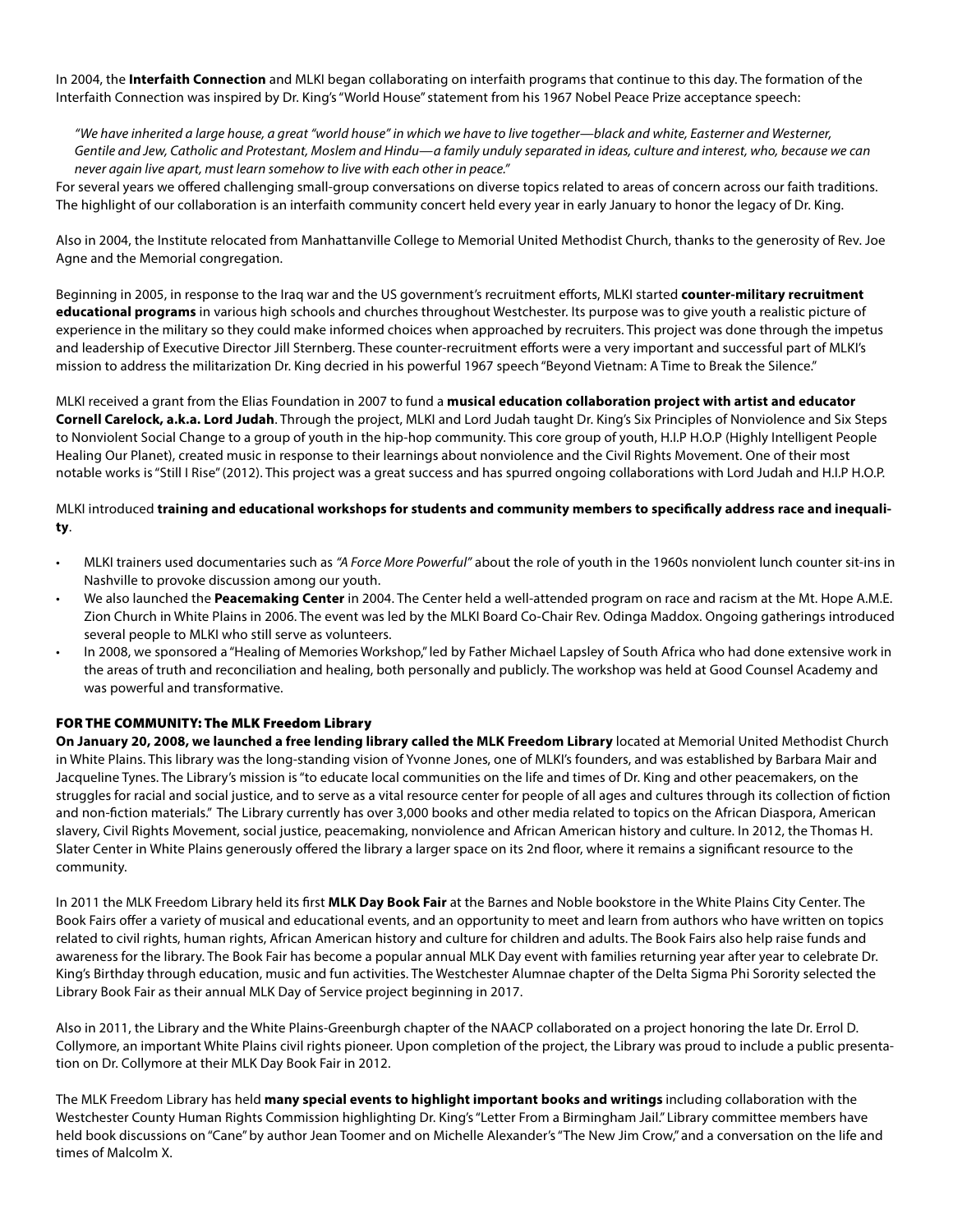In 2015, the Library began offering monthly after school programs for the White Plains Youth Bureau, homeschooling groups, the Zeta Phi Beta Sorority youth auxiliary and other youth groups. Programs have included topics such as African masks, the Children's March of Birmingham, poetry by Sonia Sanchez, Egyptian art, and Kwanzaa.

The Library participates in the annual White Plains National Night Out and the White Plains Juneteenth celebrations, and sponsors community Poetry Open Mic Nights. It has been lovingly staffed over the years by Jacqueline Tynes, Cora Miles, Barbara Mair, Dawn Patterson, Bill Johnson, Tom Kissner, Beverly Swift, Nia Bolton and many other volunteers.

### THE PRESENT: Deepening Our Focus

MLK Institute entered the current decade with a deeper commitment to address racism directly in Westchester County.

After the tragic police-related killing of Kenneth Chamberlain, Sr. in White Plains in November 2011, MLKI became one of the founding members of the **Westchester Coalition for Police Reform (WCPR)**. MLKI remains one of the key organizations involved in the work of the Coalition, which includes organizing vigils, conversations with law enforcement and public officials, and community forums.

MLKI presented the **Created Equal series** at the invitation of the Greenburgh Public Library in 2014. We presented two provocative documentaries: "Slavery by Another Name"with Prof. James Jones of Manhattanville College as moderator, and "The Freedom Riders,"with discussion led by community leader Luvaghn Brown.

In 2016, MLKI sharpened the purpose for EVBH conferences, intentionally focusing on providing skills and tools for youth to choose alternatives to violence. In 2017, the EVBH conference changed venues and met at Calvary Baptist Church in White Plains. They have been very successful, drawing between 200 to 250 youth from across Westchester County, with several churches, youth leadership programs, youth shelters and high school clubs in attendance.

Conceived by the Board of Directors as a way to honor those who embody the ethic of nonviolence and recognize the impact of their community work, the **Celebration of Champions Awards Dinner** has become an annual highlight for the social justice community in Westchester. The first Celebration of Champions was held in 2010, and it has become a way for us to connect to local activists and advocates for social justice. MLKI has been proud to award over 27 individuals and organizations to date as Champions in our community.

Embracing our vision to create safe spaces and to encourage courageous conversations, MLKI began holding quarterly **Beloved Community Dinner** gatherings in 2015. Introduced by then Executive Director Doris K. Dalton, these gatherings are a way to build communities around the ethic of compassion and inclusion while exploring solutions for community challenges. In January 2017, Beloved Community Dinners began gathering monthly to address urgent concerns around rising overt white supremacy, hate speech, and the need for civil dialogue. Currently, the Dinners partner with Memorial United Methodist Church to extend a loving welcome to women returning from incarceration who participate in the "Coming Home" project.

MLKI's interfaith collaborations expanded, working closely with the American Muslim Women Association (AMWA) and the Westchester-Fairfield American Jewish Committee (AJC) on programs, special events and educational forums.

We began 2018 with the goal to help individuals develop tools to address racism. The EVBH conference in February 2018 equipped youth to engage in public discussions around racism, bigotry, implicit bias and stereotypes. MLKI also co-sponsored and organized a powerful Undoing Racism© training for community leaders and organizers in April 2018.

MLKI has participated in **legislative advocacy and local and national protests**, including the fight for fair and affordable housing in Westchester, transparency in local government leadership, law enforcement accountability, gun control, abolishing solitary confinement and environmental justice. We were the fiscal sponsors for the Rockland County and Westchester County youth-led demonstrations in the "March for Our Lives" campaign in March 2018. We were proud to lend our experience, knowledge and mentoring to youth activists for march leadership and organizing.

### THE FUTURE and the Next Thirty Years

In Fall 2017, the MLKI Board adopted a new mission statement: "to advance racial equity in all our communities by educating youth and adults in nonviolent activism for justice." In reflecting upon the 50th anniversary of Dr. King's assassination, and the 30 years of the MLK Institute, we agreed on the necessity to adjust our paradigm in order to faithfully meet the challenges of systemic racism. Our work has been fruitful, but it has not brought the most vulnerable in our communities closer to Dr. King's vision of"The Beloved Community."We are re-dedicated to the goal of racial equity within the larger framework of racial justice while continuing to educate, advocate and build communities committed to the ethics of nonviolence, inclusion and compassion.

We have already begun moving towards our mission: our EVBH conference in February 2018 empowered youth to engage in public discussions around racism, bigotry, implicit bias and stereotypes. MLKI also co-sponsored and organized a powerful Undoing Racism© training for community leaders and organizers in April 2018.

The goal of our work is to create safe spaces in our communities that empower youth and adults, and support inclusiveness, courage and peace. Through collaborative relationships, we will advocate for justice, equity and shared power for all. Our work increases awareness about